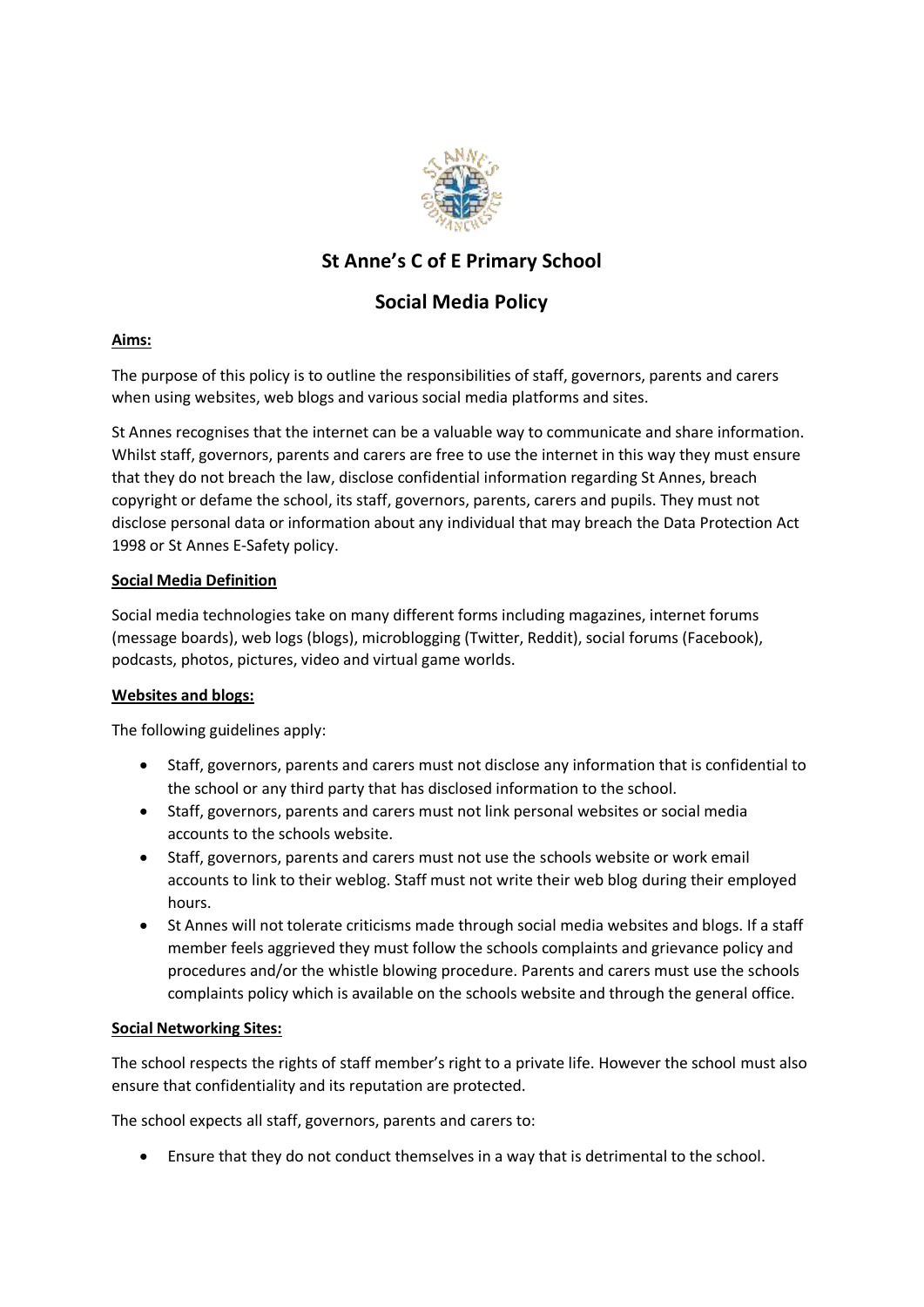Take care not to allow their interaction on websites or social media platforms, to damage working relationships between members of staff and the whole school community.

#### **Important considerations:**

When writing information on a website or social media platform, staff, governors, parents and carers should follow these guidelines:

- Do not defame (liable) anyone. A member of staff, governor, parent or carer who makes a defamatory statement that is published on the internet, may be legally liable for any damage to the reputation of the individual concerned.
- Do not include personal information about an individual without his or her consent, otherwise they risk breaching the Data Protection Act 1998, which is a criminal offence.
- Should not include statements that could be regarded as abusive, defamatory, sexist and racist or that could be interpreted as harassment or bullying.
- Not to publish anything that could bring St Anne's into disrepute.
- Staff should only access social media sites in their own time.
- Staff should not comment on any posts made by others that relate to the school unless it is agreed by the head teacher.
- Staff should not share or discuss confidential matters relating to the school.
- It is not advisable for staff to invite parents and carers to be 'friends' on social networking sites. There may be a conflict of interest, security and privacy issues. Where relationships are already established, staff should proceed with caution being fully aware of the schools social media guidelines and the schools staff code of conduct.
- Staff should not accept 'friend' requests from a pupil at St Annes at any time. (the recommended minimum age for children to have their own Facebook account, for instance, is 13 years old)
- Staff should use all the privacy setting available to them in regards to any social media sites that they are a member.
- Staff should not share personal conversations.
- Staff should behave respectfully and not engage in any conversations on line that may be considered as objectionable or inflammatory.

### **Cyber-bullying:**

St Annes C of E Primary School is committed to ensuring that all staff, governors, parents, carers and pupils are treated with dignity and respect. Bullying and harassment of any kind will not be tolerated. Cyber bullying may be in the form of text messages, emails and phone calls, instant messenger services, circulating photos or video clips or by posting on websites, blogs, social media platforms or in chat rooms. This list is not exhaustive. Staff, governors, parents and carers must be aware that if found to be taking part in cyber-bullying, they may face criminal prosecution under various laws including the Malicious Communications Act 1988.

### **Disciplinary Action:**

If necessary, action will be taken against any member of staff, governor, parent and carer who is found to have breached this policy. Staff should refer to the Disciplinary Procedure.